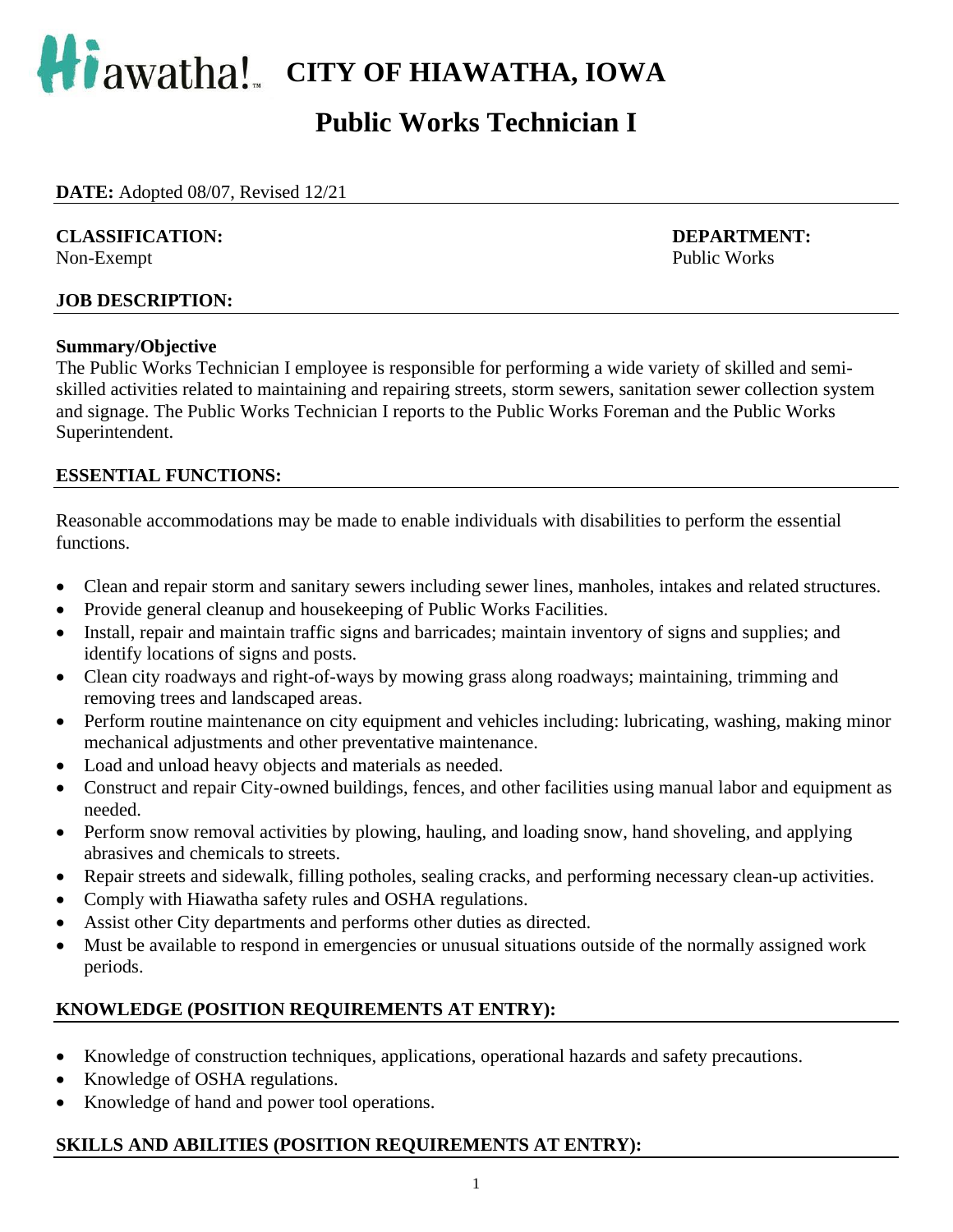- Ability to communicate clearly and effectively, both orally and written.
- Operate, or learn how to operate, light construction equipment in a safe and competent manner.
- Communication and interpersonal skills as applied to interaction with coworkers, supervisor, the public, etc. sufficient to exchange or convey information and to receive work direction.
- Ability to perform work outdoor for extended period of time, under all weather conditions.

# **TRAINING AND EXPERIENCE (POSITION REQUIREMENTS AT ENTRY):**

- High School Diploma or General Equivalency Diploma (G.E.D.).
- One year of construction, maintenance, equipment operation or related experience; or an equivalent combination of education and experience sufficient to successfully perform the essential duties of the just such as those listed above.

# **LICENSING REQUIREMENTS (POSITION REQUIREMENTS AT ENTRY):**

Class B, Iowa Commercial Driver's License (CDL) with air brakes. Subject to the Iowa Department of Transportation drug and alcohol testing program.

# **ESSENTIAL PHYSICAL ABILITIES:**

*Job Classification: Heavy.* See Appendix 1 for physical demand characteristics.

Ability to traverse variable terrain conditions not accessible by vehicle including but not limited to, trimming trees, checking channel drainage, inspecting sanitary sewer manhole locations and cutting weeds in ditches.

May be subjected to dirt/dust, fumes/odors, moving machinery, noise, vibration, visual strain, wetness/humidity, working on uneven ground, mechanical hazards, chemical hazards, electrical hazards, fire hazards, and bodily injury. May be exposed to extreme temperatures, long hours, weekend and holiday duties.

Physical ability to perform variety of activities as needed including: shoveling, using a variety of hand and power tools, repetitive lifting up to 50 pounds and climbing (including using ladder) under any weather conditions.

# **SUPERVISORY RESPONSIBILITY:**

This position has no supervisory responsibilities.

# **POSITION TYPE AND EXPECTED HOURS OF WORK:**

- This is a full-time position. Days and hours of work are Monday through Friday 7:00 a.m. to 3:30 p.m., 40 hours per week.
- Occasional evening and weekend work may be required as job duties demand.

### **Required Background Checks**

- Sex Offender Registry
- Drug Screening
- Driving Record
- Pre-Employment Physical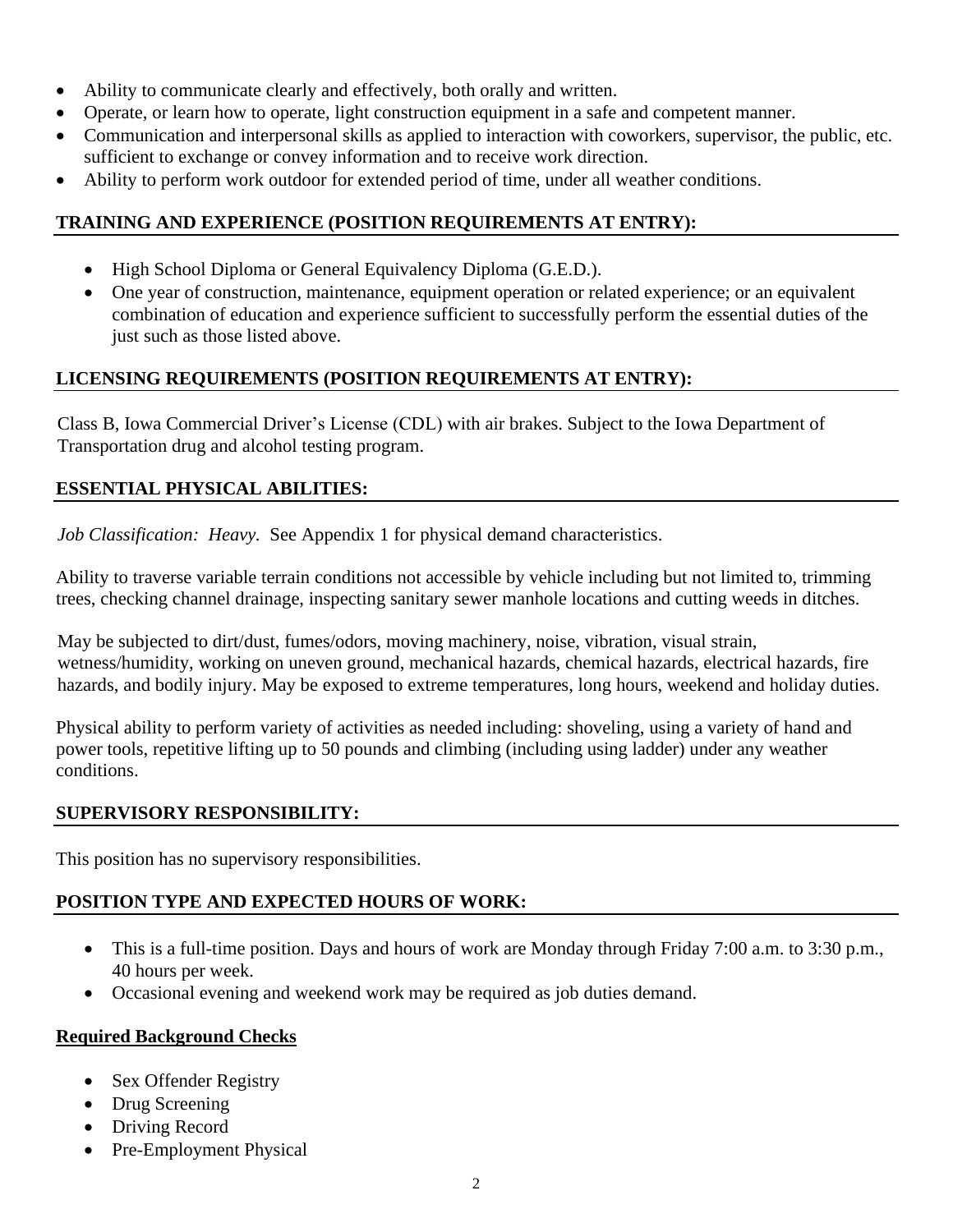#### **CITY OF HIAWATHA, IOWA CLASS TITLE: Public Works Equipment Operator/Laborer APPENDIX 1 Physical Demand Characteristics**

| <b>ACTIVITY</b>             | 0%<br><b>Never</b> | $>0-10%$<br>Rare<br>$>0-10$<br>min/hour<br>$(1 - 10 / \text{shift})$ | $11\% - 33\%$<br><b>Occasional</b><br>11-20 min/hour<br>$(11 - 100/shift)$ | $34\% - 66\%$<br>Frequent<br>$21 - 40$<br>min/hour<br>101 - 300/shift | $67\% - 100\%$<br><b>Constant</b><br>41-60 min/hour<br>$301 + /$ shift |
|-----------------------------|--------------------|----------------------------------------------------------------------|----------------------------------------------------------------------------|-----------------------------------------------------------------------|------------------------------------------------------------------------|
| 1. SIT                      |                    |                                                                      | X, regular duties                                                          |                                                                       | X, snow plowing                                                        |
| 2. WALK                     |                    |                                                                      |                                                                            | X                                                                     |                                                                        |
| 3. STAND<br>(stationary)    |                    |                                                                      | X                                                                          |                                                                       |                                                                        |
| 4. CLIMB Ladder             |                    | X                                                                    |                                                                            |                                                                       |                                                                        |
| <b>CLIMB Stairs</b>         |                    | X                                                                    |                                                                            |                                                                       |                                                                        |
| 5. BALANCE                  |                    |                                                                      | X                                                                          |                                                                       |                                                                        |
| 6. FORWARD<br><b>BEND</b>   |                    |                                                                      |                                                                            | X                                                                     |                                                                        |
| 7. KNEEL                    |                    |                                                                      |                                                                            | X                                                                     |                                                                        |
| <b>CROUCH</b><br>8.         |                    |                                                                      |                                                                            | X                                                                     |                                                                        |
| 9. SQUAT                    |                    |                                                                      | X                                                                          |                                                                       |                                                                        |
| 10. CRAWL                   |                    | X                                                                    |                                                                            |                                                                       |                                                                        |
| 11. TWIST                   |                    |                                                                      |                                                                            |                                                                       | X                                                                      |
| 12. REACH<br>Forward        |                    |                                                                      |                                                                            |                                                                       | $\mathbf X$                                                            |
| <b>REACH</b><br>Overhead    |                    |                                                                      |                                                                            | X                                                                     |                                                                        |
| 13. SIMPLE<br><b>GRASP</b>  |                    |                                                                      |                                                                            |                                                                       | X                                                                      |
| 14. FIRM GRASP              |                    |                                                                      |                                                                            | X                                                                     |                                                                        |
| <b>15. PINCH</b>            |                    |                                                                      |                                                                            | X                                                                     |                                                                        |
| <b>16. DEXTERITY</b>        |                    |                                                                      | X                                                                          |                                                                       |                                                                        |
| 17. COMPUTER<br><b>WORK</b> |                    | X                                                                    |                                                                            |                                                                       |                                                                        |
| 18. WRIST<br><b>MOTION</b>  |                    |                                                                      |                                                                            |                                                                       | $\mathbf X$                                                            |
| 19. BOTH HAND<br><b>USE</b> |                    |                                                                      |                                                                            |                                                                       | $\mathbf X$                                                            |
| 20. BOTH LEG<br><b>USE</b>  |                    |                                                                      |                                                                            |                                                                       | X                                                                      |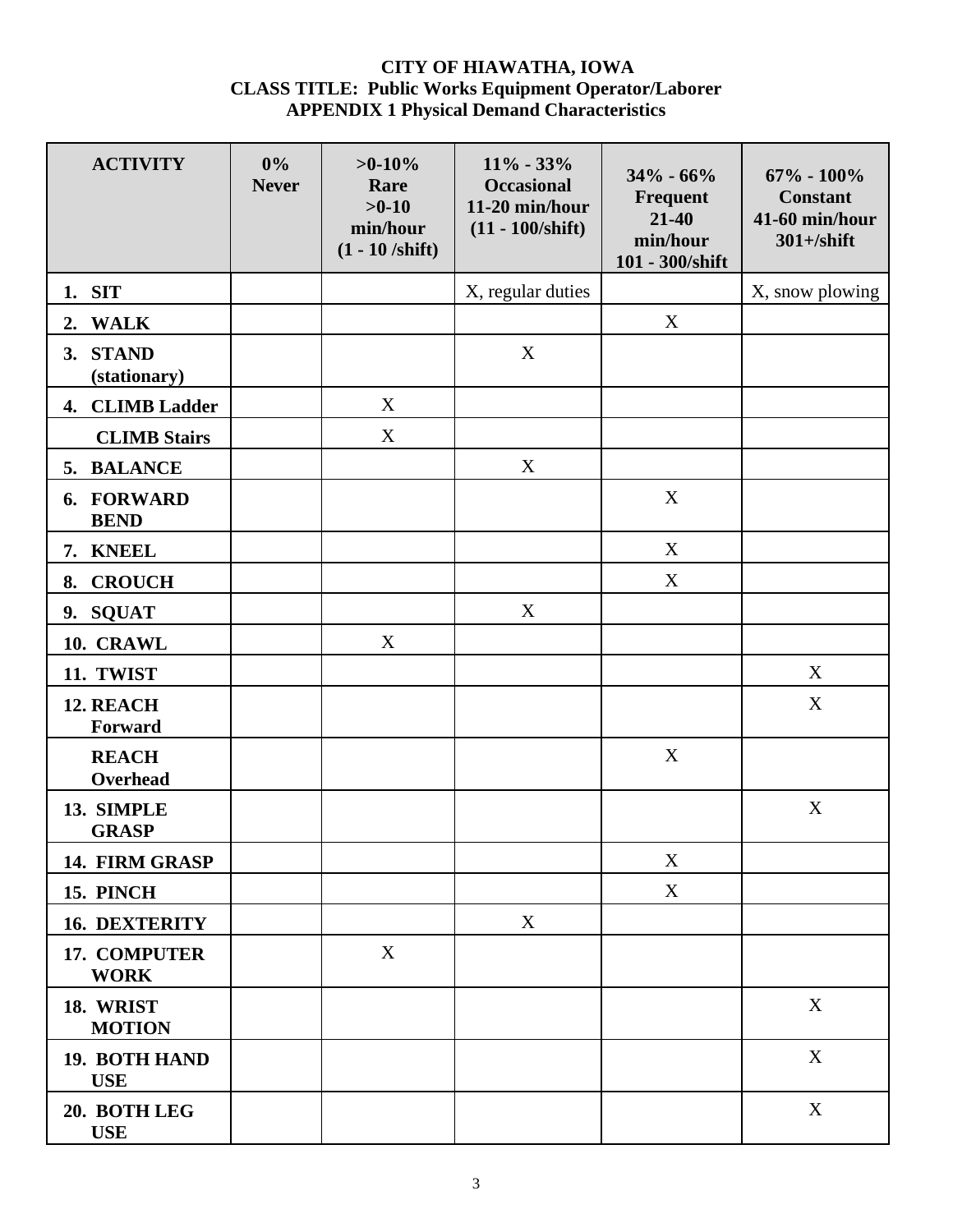| <b>ACTIVITY</b>                                                  | $0\%$<br><b>Never</b>                                                                                                        | $>0-10%$<br>Rare<br>(1x/hour) | $11\% - 33\%$<br><b>Occasional</b><br>$(1x/15 \text{ minutes})$ | $34\% - 66\%$<br>Frequent<br>$(1x/5 \text{ minutes})$ | $67\% - 100\%$<br><b>Constant</b><br>$(1x/30$ seconds) |
|------------------------------------------------------------------|------------------------------------------------------------------------------------------------------------------------------|-------------------------------|-----------------------------------------------------------------|-------------------------------------------------------|--------------------------------------------------------|
| 21. HEARING                                                      |                                                                                                                              |                               |                                                                 |                                                       | X                                                      |
| 22. VISION                                                       |                                                                                                                              |                               |                                                                 |                                                       | X                                                      |
| <b>DEPTH/COLOR</b>                                               |                                                                                                                              |                               |                                                                 |                                                       | X                                                      |
| 23. INSIDE<br><b>WORK</b>                                        |                                                                                                                              |                               |                                                                 | X                                                     |                                                        |
| 24. OUTSIDE<br><b>WORK</b>                                       |                                                                                                                              |                               |                                                                 |                                                       | X                                                      |
| <b>25. HEAT</b><br><b>EXPOSURE</b>                               |                                                                                                                              |                               |                                                                 |                                                       | X, seasonal                                            |
| <b>26. COLD</b><br><b>EXPOSURE</b>                               |                                                                                                                              |                               |                                                                 |                                                       | X, seasonal                                            |
| 27. VIBRATION<br>EXP.                                            |                                                                                                                              |                               |                                                                 |                                                       | X                                                      |
| 28. OPERATE<br><b>MV</b>                                         |                                                                                                                              |                               |                                                                 | X                                                     |                                                        |
| 29. OTHER<br><b>EQUIPMENT</b>                                    |                                                                                                                              |                               |                                                                 |                                                       | X                                                      |
| EQUIPMENT: Back Hoe, Mower, Skid loader, Bucket Truck, Fork Lift |                                                                                                                              |                               |                                                                 |                                                       |                                                        |
| <b>LIFT/CARRY</b><br><b>PUSH/PULL</b>                            |                                                                                                                              |                               |                                                                 |                                                       |                                                        |
| Up to 10 lbs.                                                    |                                                                                                                              |                               |                                                                 |                                                       | X                                                      |
| 11 - 15 lbs.                                                     |                                                                                                                              |                               |                                                                 |                                                       | X                                                      |
| 16 - 25 lbs.                                                     |                                                                                                                              |                               | X                                                               |                                                       |                                                        |
| 26 - 35 lbs.                                                     |                                                                                                                              |                               | $\boldsymbol{\mathrm{X}}$                                       |                                                       |                                                        |
| $36 - 50$ lbs.                                                   |                                                                                                                              |                               | $\mathbf X$                                                     |                                                       |                                                        |
| $51 - 75$ lbs.                                                   |                                                                                                                              | $\mathbf{X}^*$                |                                                                 |                                                       |                                                        |
| $76 - 100$ lbs.                                                  |                                                                                                                              | $\mathbf{^{\ast}X}$           |                                                                 |                                                       |                                                        |
| Over 100 lbs.                                                    |                                                                                                                              | $*X$                          |                                                                 |                                                       |                                                        |
| <b>Weight of Various</b><br><b>Equipment</b>                     | Manhole cover lid 133#, frame 133#; single road sign lifted overhead 10#; 3-tiered<br>road closure sign; bag of concrete 50# |                               |                                                                 |                                                       |                                                        |

\*with assistance of other employee(s)

### **OTHER DUTIES:**

Please note this job description is not designed to cover or contain a comprehensive listing of activities, duties or responsibilities that are required of the employee for this job. Duties, responsibilities and activities may change at any time with or without notice.